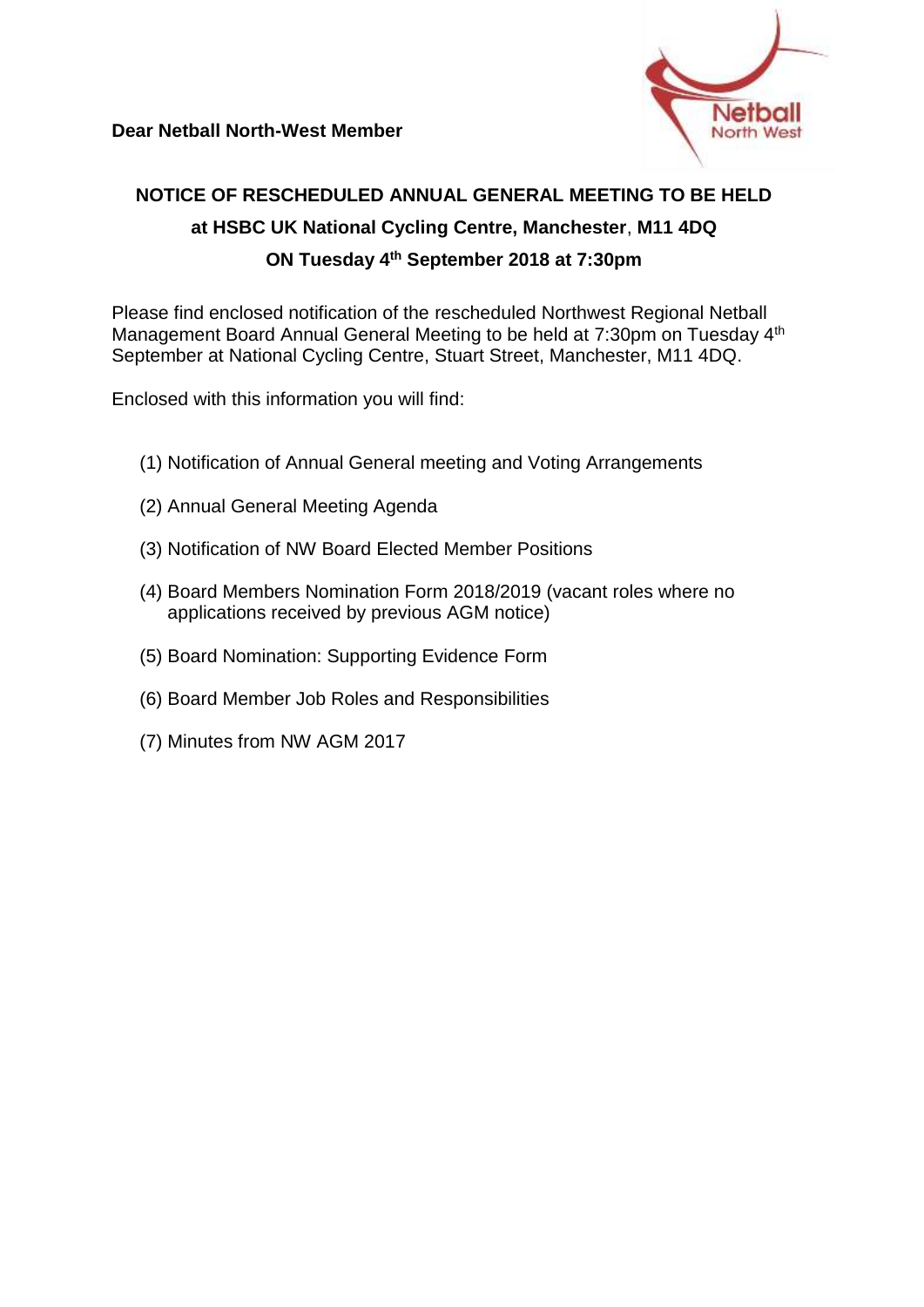# **(1)**

# **NOTICE OF ANNUAL GENERAL MEETING TO BE HELD at HSBC UK National Cycling Centre, Manchester**, **M11 4DQ**

### **On Tuesday 4th September 7:30pm**

Notice is given to the following Members of the North West Regional Netball Association, who may appoint a representative to attend, speak and vote on their behalf:

- 1. **A CLUB** with at least seven Registered Participants which is either a Netball Club; the Netball section of a Youth or Community Club; University or College; an U18 Young Person's Group, and which affiliates to a County Association in the North West Region.
- 2. **A COUNTY ASSOCIATION** of the North West Region, which is an association of Clubs affiliated to the County and The North West Region.
- 3. **SCHOOLS** or full time educational establishments for pupils under 19 years of age who pay the higher affiliation fee and affiliate to The County & North West Region. Their main building must be located in the North West Region.

Notice is also given to the following that will be entitled to attend and speak, but not vote:

#### **Registered participants**

A registered participant is a person who plays, coaches, umpires, or organises the game of Netball, or who is in any way connected with the game of Netball. Registration must be through a Club/ Individual and a County Association. A Registered Participant is eligible to serve as a Board Member.

#### **Honorary life members of the North West**

Honorary Life Membership of the North West of the Association may be conferred by the Regional Board upon any person who has rendered a special service to the Association with such rights and privileges as the Regional Board may from time to time determine.

#### **Associate members**

The following shall be eligible for Associate membership of the Association subject to the approval of the Regional Board:

"Any company, association or sports club in the North West Region with an interest in Netball."

#### **President and vice-president**

The President and Vice-President may be appointed by the Board from time to time. A person so appointed shall hold office for a term of one year, after which such persons shall retire but shall be eligible for re-appointment. The President and Vice-President shall be entitled to receive notice of and attend all general meetings. The president and Vice-President shall otherwise have such rights and privileges, as the directors shall from time to time determine.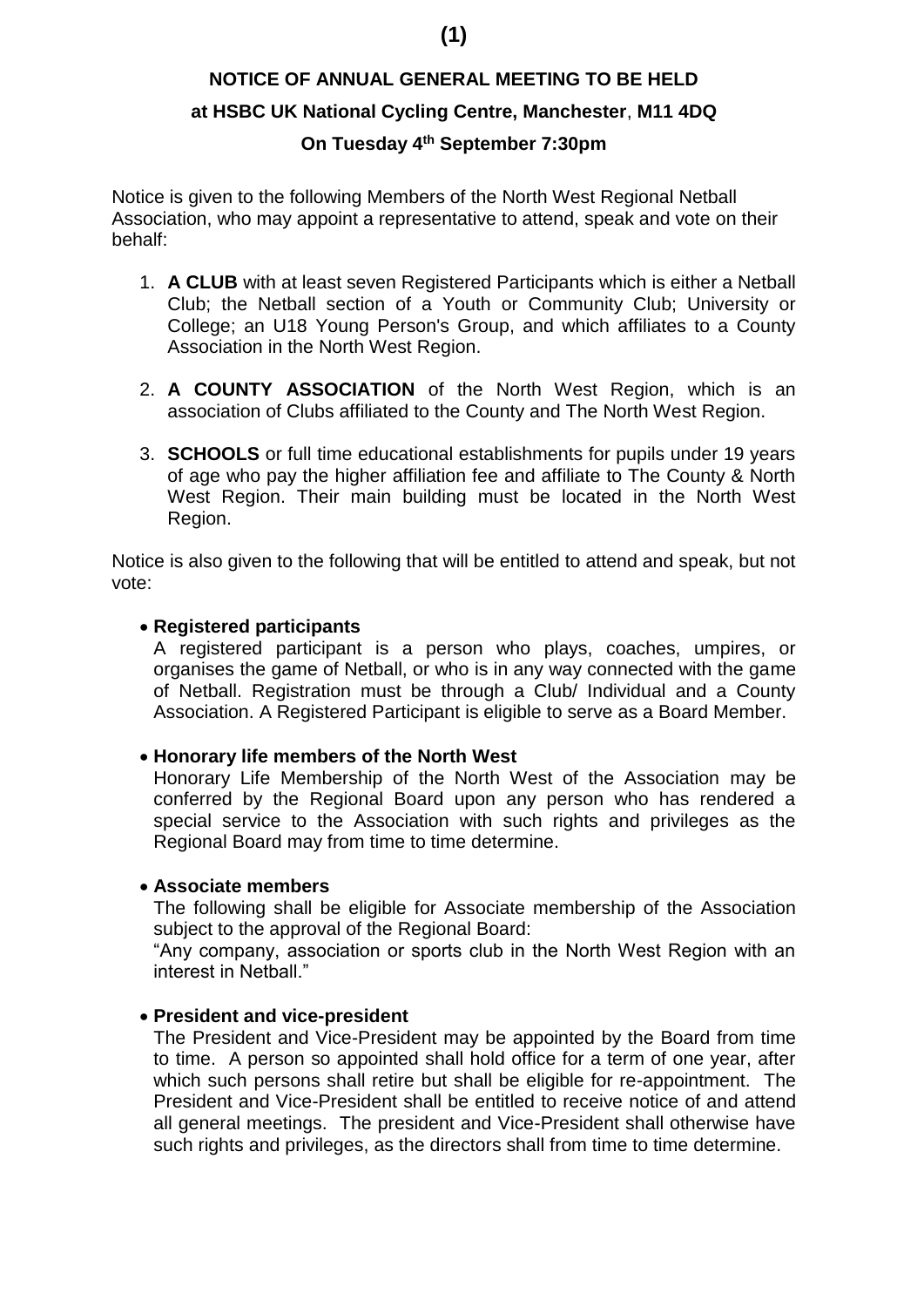#### **Voting at the Annual General Meeting**

Each Club may appoint a representative who is a Registered Participant member of that club to speak and vote on its behalf.

Each County association may be represented by the chairman or accredited deputy to speak and vote on its behalf.

Each school may appoint a representative who must be in current employment at the schools represented to speak and vote on its behalf.

In the event of an equality of votes the Chairman of the Meeting shall have a casting vote.

#### **Quorum**

No business shall be transacted at a General Meeting unless a quorum is present (10 Voting Members).

#### **Voting**

Voting will normally be a show of hands. In calculating a majority only votes cast will be included in the calculations i.e. abstentions will not be included. It is not necessary for 10 votes to be cast for a quorum to be reached, only that 10 votes are available to be cast by representatives present. This can also be achieved through eligible votes being submitted to online by relevant voting member by 5pm on Monday 3rd September 2018.

<https://nwnetball.wufoo.com/forms/agm-proxy-voting-form/>

--------------------------------------------------------------------------------------------------------------

**Ordinary Resolution -** *To amend the Regional Management Board financial year to be 1st September - 31st August as opposed to current dates which are from 1st April – 31 March*

Further to the recommendation from the North West Netball Regional Management Board, we would like to propose to amend the Financial Year to run from 1<sup>st</sup> September through to 31<sup>st</sup> August as opposed to current year running from 1<sup>st</sup> April through 31<sup>st</sup> March. The reason for this is to ensure that the financial year aligns to activity that takes place during the netball season.

The board will present an 18 month set of accounts at the AGM that shows income and expenditure from  $1^{st}$  April 2017 – 31 $^{st}$  August 2018 (as well as the usual financial year) to enable members to review audited accounts.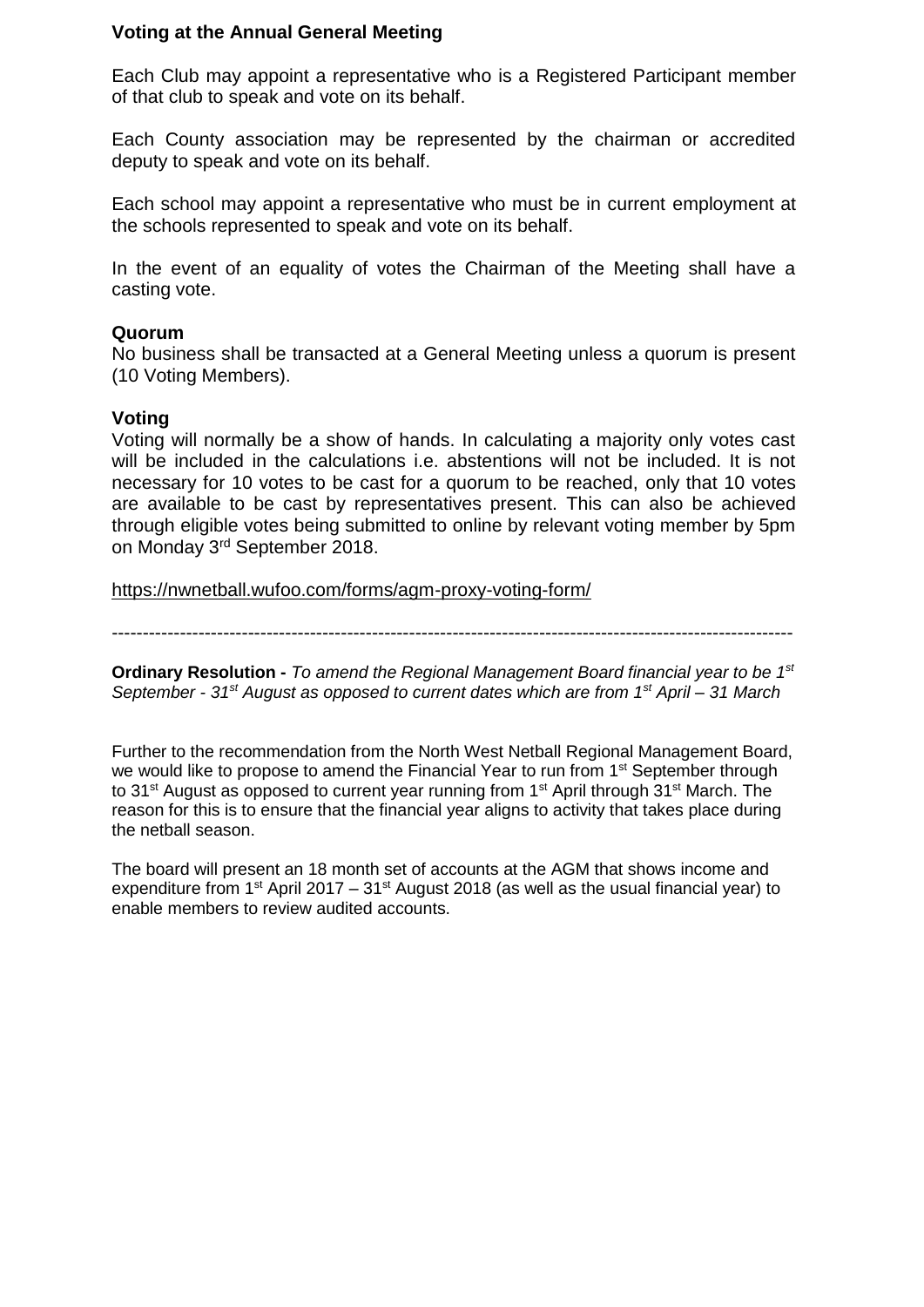## **NORTHWEST REGIONAL NETBALL MANAGEMENT BOARD**

### **NOTICE OF ANNUAL GENERAL MEETING TO BE HELD**

# **at HSBC UK National Cycling Centre, Manchester**, **M11 4DQ On Tuesday 4th September 7:30pm**

### **Agenda**

| 7:30 <sub>pm</sub> | <b>AGM Registration &amp; Refreshments</b>                                                                 |  |
|--------------------|------------------------------------------------------------------------------------------------------------|--|
| $7:45$ pm          | <b>Annual General Meeting</b>                                                                              |  |
|                    | 1. Apologies for Absence                                                                                   |  |
|                    | 2. Minutes of previous Annual General Meeting                                                              |  |
|                    | 3. Presentation of Board Report and Accounts                                                               |  |
|                    | 4. Appointment of Auditors                                                                                 |  |
|                    | 5. Election of Regional Management Board Members<br>and Ordinary resolution to amend RMB financial<br>year |  |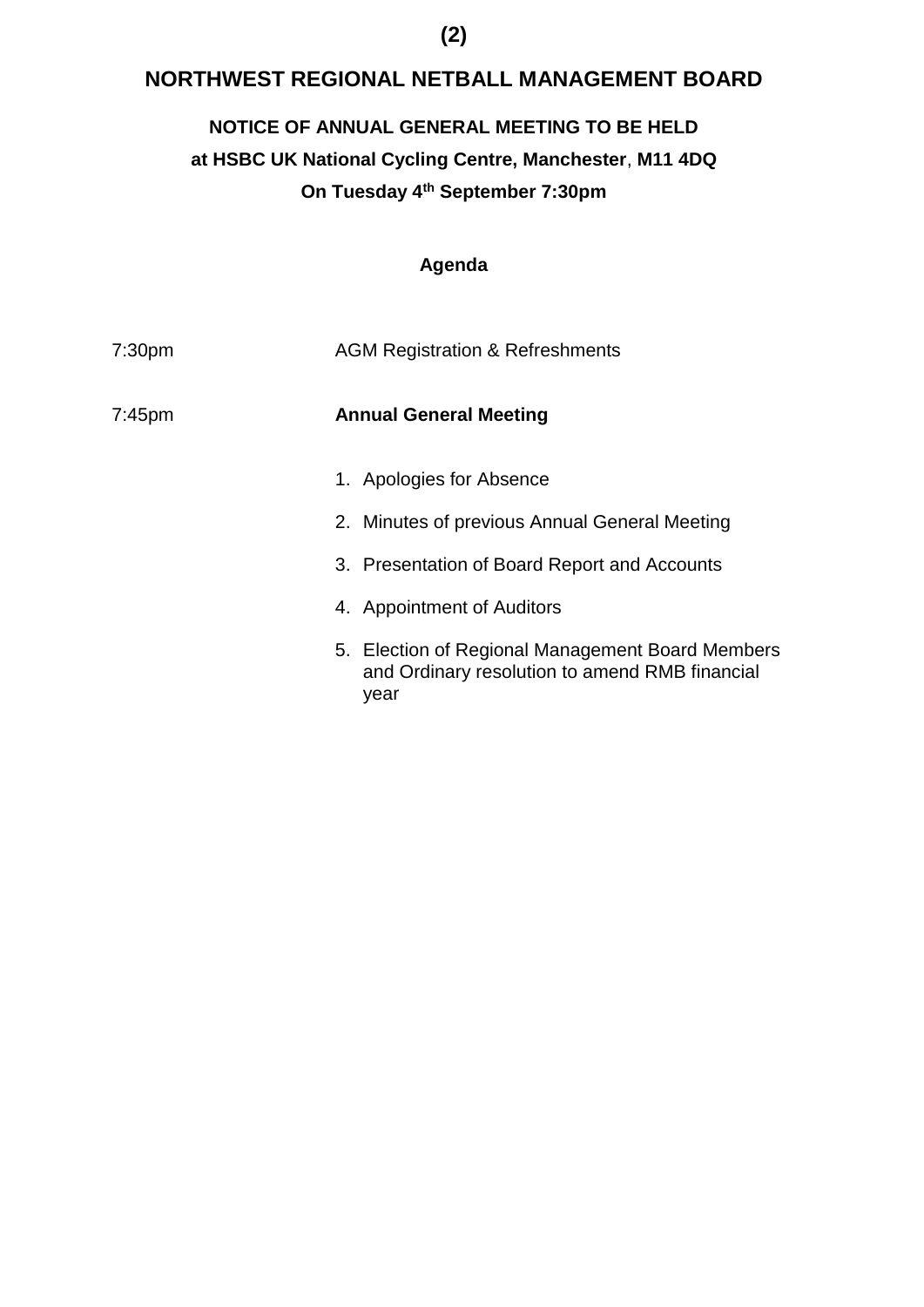### **(3)**

### **NORTHWEST REGIONAL NETBALL MANAGEMENT BOARD**

### **NOTICE OF ANNUAL GENERAL MEETING TO BE HELD**

### **at National Cycling Centre, Manchester**, **M11 4DQ**

### **On Tuesday 4th September 7:30pm**

### **Current NW Regional Management Board applications for 2018/19 include:**

### **Elected Members (voting members)**

| Chair:                                     | Vacant {Interim Imogen Greatbatch) |
|--------------------------------------------|------------------------------------|
| <b>Vice Chair</b>                          | <b>Phil Owen</b>                   |
| <b>Finance Chair</b>                       | <b>Sarah Sutton</b>                |
| Coaching Chair                             | Vacant                             |
| <b>Officiating Chair</b>                   | <b>Ruth Ward</b>                   |
| Performance Chair:                         | Sam Longley                        |
| <b>Competition Chair:</b>                  | <b>Estelle Graham</b>              |
| <b>Communications and Marketing Chair:</b> | Roberta Micci                      |
| Volunteer Chair (new role for 2018/19)     | Vacant                             |
|                                            |                                    |

#### **Election of North West Regional Management Board**

In line with the Constitution of the Northwest Regional Netball Management Board all **Elected Member** positions are subject to elections at the Annual General Meeting on Tuesday 4<sup>th</sup> September 2018.

Nominations for these positions may be proposed by a Member entitled to vote at General Meetings and seconded by any Member entitled to vote at such meetings.

Written notice of such nominations for the vacant roles containing the name of the proposer and seconder and the name and address and written consent of the nominee, must reach the **NW Regional Office no later than 5pm on Wednesday 29th August 2018.** Nomination forms can be found enclosed in this pack. Or are available for download at **www.netballnorthwest.org.uk**

In the event of their being more than one candidate for any office, the election shall be decided by a ballot of all members at the Annual General Meeting.

Notification of who has been nominated for the additional Elected Member positions shall be posted on the North West Netball website at [www.netballnorthwest.org.uk](http://www.netballnorthwest.org.uk/) from Friday 31st August 2018.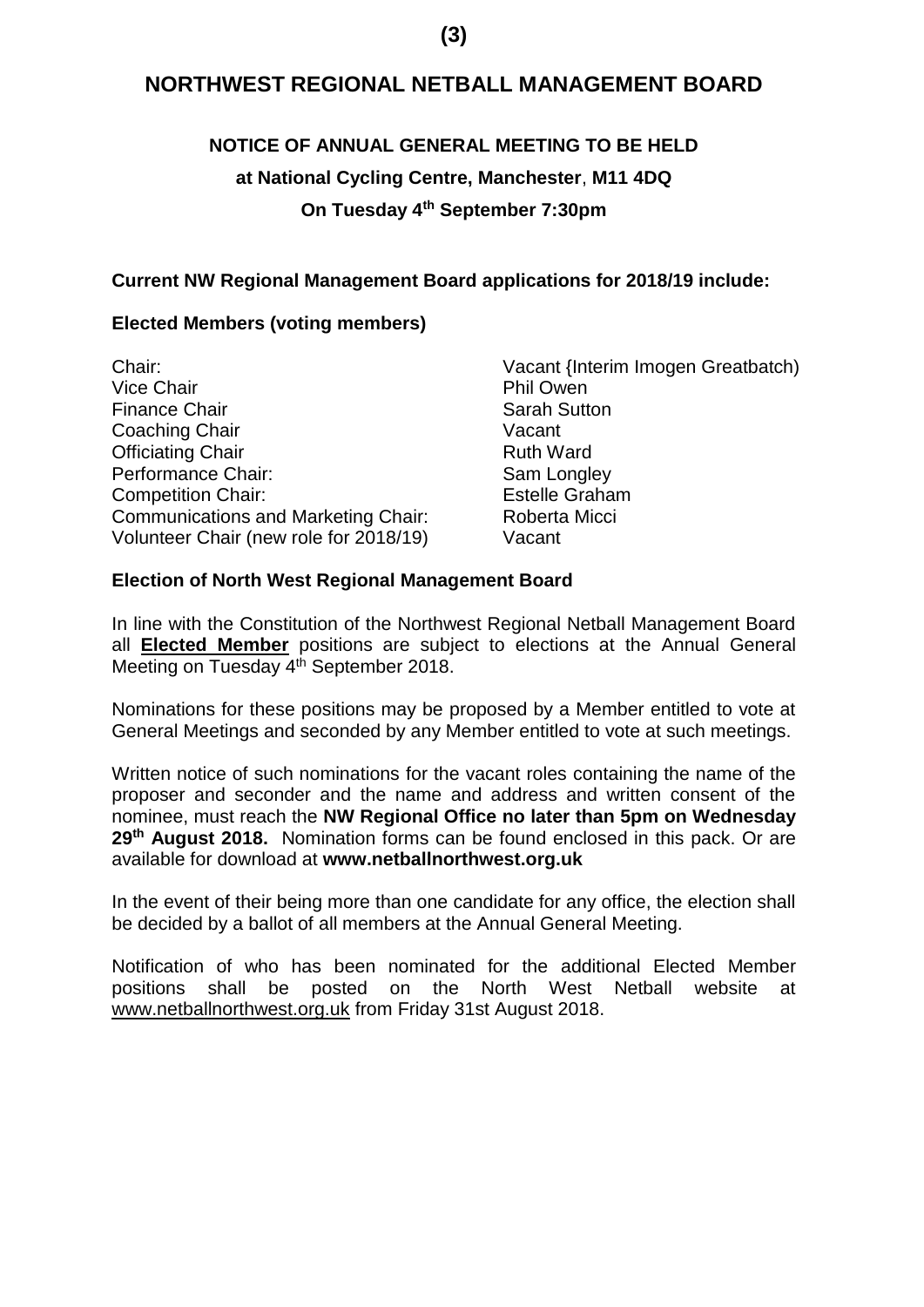**(4)**



# **NORTH WEST NETBALL ASSOCIATION**

## **BOARD MEMBERS NOMINATION FORM**

### **FOR 2018/2019 SEASON**

**OPEN BOARD MEMBER POSITIONS ARE: -** Chair, Coaching Chair, Volunteer Chair

# **1. NOMINEE**

# **2. PROPOSER**

# **3 SECONDER**

NOTE Permission must be obtained from the nominee, then return the form together with the Supporting Evidence Form to Helen Dulson, Netball North West, The National Cycling Centre, Stuart Street, Manchester. M11 4DQ

> **Nominations must be received in the NW Regional Office no later than 5pm on** *Wednesday 29th August 2018***.**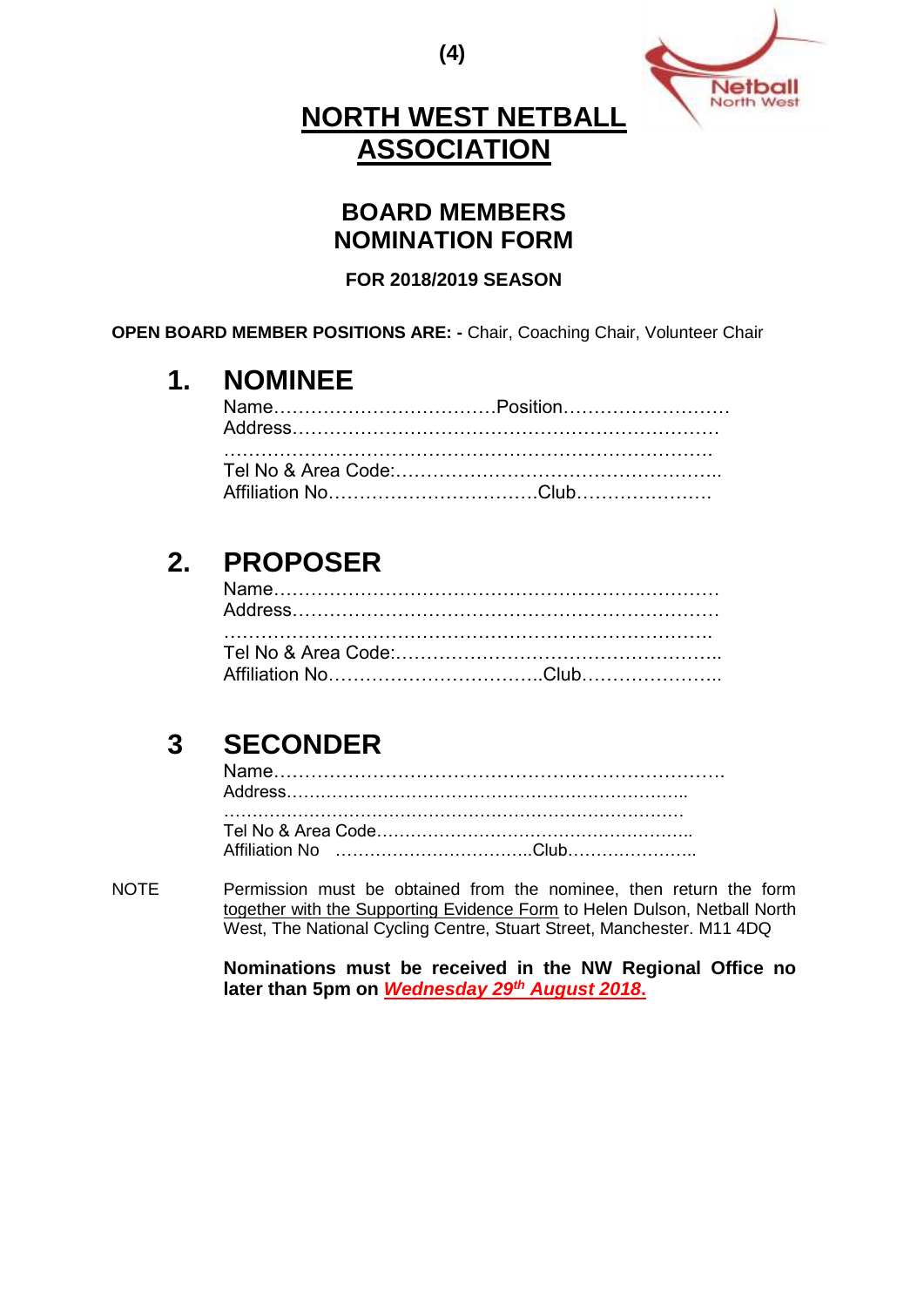## **Board Nomination: Supporting Evidence Form**



Please complete the following and return it with your nomination form by **5pm on Wednesday 2***9 th August 2018*

England Netball – RMB nominations NW Regional Office National Cycling Centre Stuart Street **Manchester** M11 4DQ

Or submit your application by email [northwest@englandnetball.co.uk](mailto:northwest@englandnetball.co.uk)

**PART 1: Application for the role of (please insert the position for which you are being nominated) Part 2: Outline the reasons for applying for this position Part 3: Detail your Experience. Part 4: Key Skills.** Tell us about the key skills and attributes that make you a suitable person for the position.

**If you are interested in a role and would like a copy of the role description please email [northwest@englandnetball.co.uk](mailto:northwest@englandnetball.co.uk)**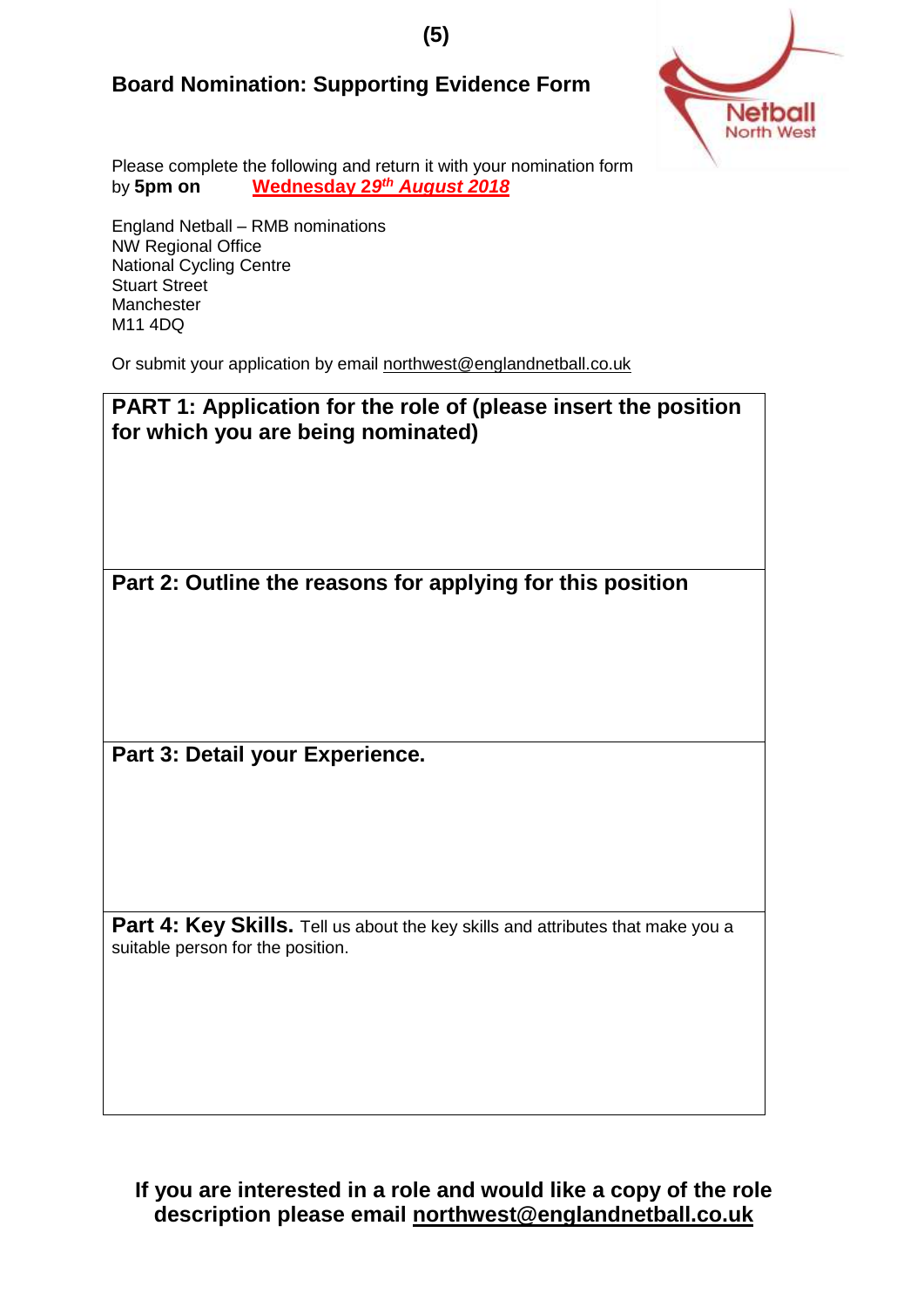# **NORTH WEST NETBALL ASSOCIATION**

# **BOARD MEMBERS**

#### **Role of the North West Regional Management Board**

The role of the Regional Management Board (RMB) in the North West is outlined in the Regional Constitution. Its primary functions are to provide strategic direction, support and guidance to regional and sub-regional sporting partnerships and to manage the affairs of Netball in the North West.

Where practicable the primary method of communication for the RMB will be email.

# **Vacant Role and Responsibilities of Regional Management Board Members (RMB)**

## **ROLE TITLE: Regional Chairperson**

| <b>ROLE</b>                       | To represent the North West Regional Management Board and to lead the Board                                                                                                        |  |
|-----------------------------------|------------------------------------------------------------------------------------------------------------------------------------------------------------------------------------|--|
| <b>SUMMARY:</b>                   | in driving its vision, objectives and plan forward.                                                                                                                                |  |
| <b>ESTIMATED</b><br><b>HOURS:</b> | Up to 2 hours per week plus regional and national meetings                                                                                                                         |  |
|                                   |                                                                                                                                                                                    |  |
| <b>KEY TASKS:</b>                 | Chair the Regional Management Board (RMB) meetings and general<br>π.<br>meetings<br>Facilitate the production and monitoring of a regional plan in conjunction                     |  |
|                                   | with the Regional Manager to suitable timescales                                                                                                                                   |  |
|                                   | Work closely with England Netball staff, members and local partners to<br>٠<br>ensure that regional priorities reflect local need and link effectively with<br>national strategies |  |
|                                   | Coordinate the work of the RMB to deliver the Regional Plan<br>$\blacksquare$                                                                                                      |  |
|                                   | Support the RMB to provide a strategic lead for netball in the Region,<br>٠.<br>setting policies as appropriate                                                                    |  |
|                                   | Oversee the work of the Technical Support Groups and attend meetings as<br>٠<br>and when necessary                                                                                 |  |
|                                   | Meet with the Regional Manager and Vice Chair to discuss operational<br>٠<br>issues, and provide support and guidance as appropriate                                               |  |
|                                   | Instigate and build partnerships with a range of individuals and agencies as<br>ш<br>deemed appropriate for the benefit of netball in the region                                   |  |
|                                   | Attend regional events as and when necessary<br>٠                                                                                                                                  |  |
|                                   | Represent the Region on the England Netball Regional Chairs Forum and<br>ш<br>any other national committees as required                                                            |  |
|                                   | Communicate effectively with County Chairs and provide support and<br>guidance as and when appropriate                                                                             |  |
|                                   | Prepare the Annual Report for submission to England Netball and set an<br>annual account of RMB Meetings                                                                           |  |
|                                   | Ensure the RMB meets it's agreed minimum operating standards<br>٠<br>Be responsible for the conduct of the RMB in managing the affairs of the<br>٠<br>Region                       |  |
|                                   | Be an advocate for netball and of the regional plan<br>ш                                                                                                                           |  |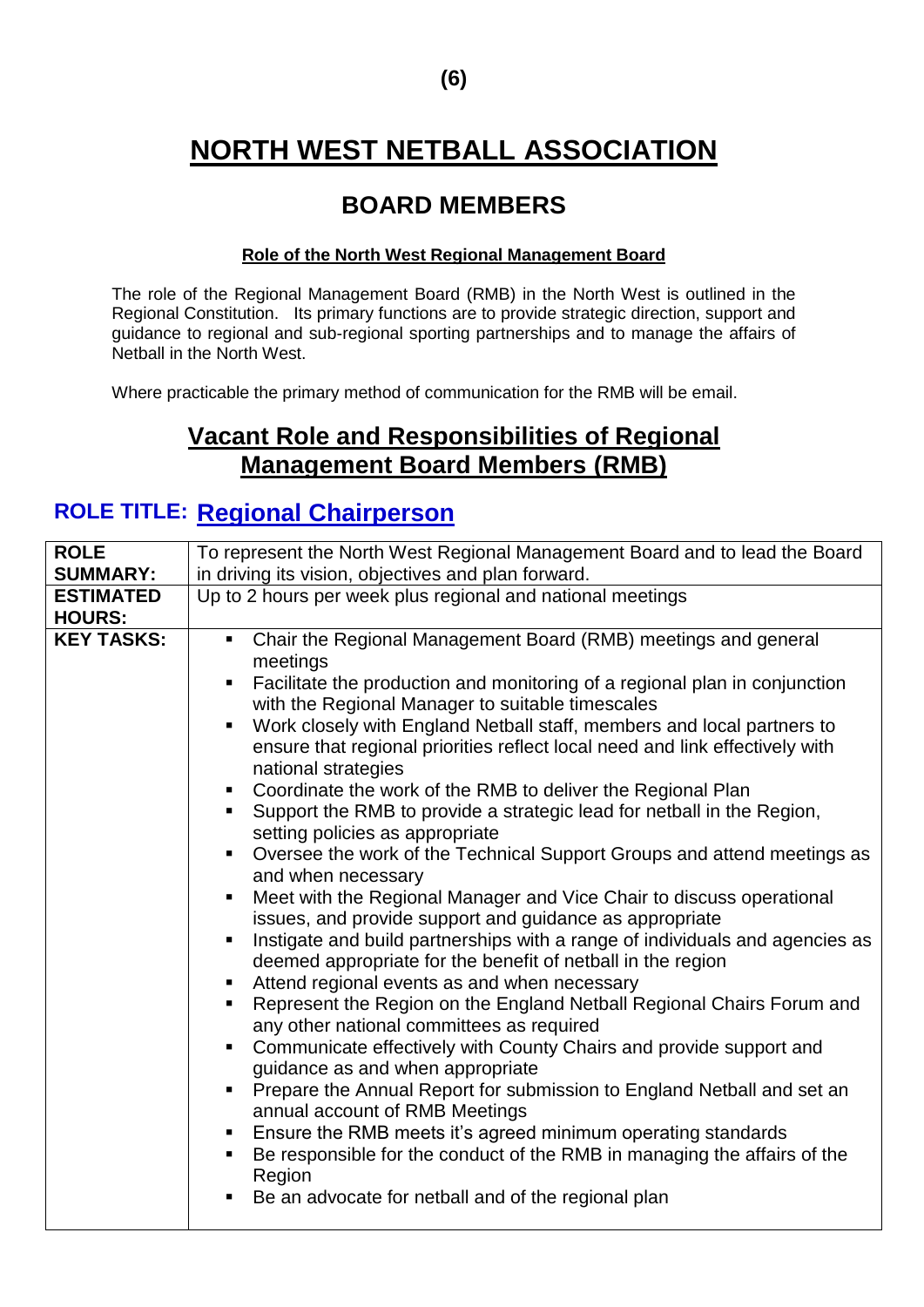### **PERSON SPECIFICATION**

 $\mathbf{r}$ 

|                   | <b>ESSENTIAL</b>                                                                                                                                                                                                                                                                                                                | <b>DESIRABLE</b>                                                                                         |
|-------------------|---------------------------------------------------------------------------------------------------------------------------------------------------------------------------------------------------------------------------------------------------------------------------------------------------------------------------------|----------------------------------------------------------------------------------------------------------|
| <b>SKILLS</b>     | Strong interpersonal skills<br>Strong communication skills<br>Excellent organisational and planning<br>skills<br>Strong leadership and delegation skills<br>Team leadership skills<br>Good political and influencing skills<br>$\bullet$<br><b>Excellent facilitation skills</b>                                                | Good presentation skills                                                                                 |
| <b>ABILITIES</b>  | Ability to remain calm under pressure<br>Ability to deal with conflict<br>Ability to appropriately manage<br>confidential information<br>Ability to manage a group of volunteers<br>from a variety of backgrounds<br>Ability to build and maintain effective<br>networks<br>Ability to build and maintain effective<br>networks | Ability to minute meetings                                                                               |
| <b>EXPERIENCE</b> | Proven organisational and management<br>ability<br>Practical experience of the use of<br>$\bullet$<br>Microsoft Office (word essential)                                                                                                                                                                                         | A background in business<br>management<br>Experience of developing and<br>implementing operational plans |
| <b>KNOWLEDGE</b>  | Knowledge of the sporting landscape<br>$\bullet$                                                                                                                                                                                                                                                                                |                                                                                                          |
|                   | Knowledge of current sporting initiatives<br>$\bullet$                                                                                                                                                                                                                                                                          |                                                                                                          |
| <b>ATTRIBUTES</b> | Gives attention to detail                                                                                                                                                                                                                                                                                                       |                                                                                                          |
|                   | Passion for developing sport                                                                                                                                                                                                                                                                                                    |                                                                                                          |
| <b>OTHER</b>      | Access to the internet and email<br>$\bullet$                                                                                                                                                                                                                                                                                   |                                                                                                          |

# **ROLE TITLE: Regional Coaching Chairperson**

| <b>ROLE</b><br><b>SUMMARY:</b>    | To be a member of the Regional Management Board, as the lead for Coaching,<br>supporting and delivering the strategic vision for netball coaching for the North<br>West region.                                                                                                                                                                                                                                                                                                                                                                                                                                                                                                                                                                                                                                                                                                                                                                                                                                                  |
|-----------------------------------|----------------------------------------------------------------------------------------------------------------------------------------------------------------------------------------------------------------------------------------------------------------------------------------------------------------------------------------------------------------------------------------------------------------------------------------------------------------------------------------------------------------------------------------------------------------------------------------------------------------------------------------------------------------------------------------------------------------------------------------------------------------------------------------------------------------------------------------------------------------------------------------------------------------------------------------------------------------------------------------------------------------------------------|
| <b>ESTIMATED</b><br><b>HOURS:</b> | Up to 2 hours per week plus regional and national meetings.                                                                                                                                                                                                                                                                                                                                                                                                                                                                                                                                                                                                                                                                                                                                                                                                                                                                                                                                                                      |
| <b>KEY TASKS:</b>                 | Be a full voting member of the Regional Management Board (RMB) and in<br>٠<br>carrying out duties be at all times responsible to the RMB<br>Work together with the RMB to produce and deliver the regional plan and<br><b>England Netball vision</b><br>Chair the Coaching Technical Support Group (TSG) and lead the group to<br>$\mathbf{E}$<br>ensure the TSG:<br>Monitor and deliver the coaching section of the regional plan<br>Work with England Netball staff to communicate relevant coaching<br>٠<br>information throughout the region<br>Communicate regional coaching related information to England Netball<br>ш<br>via the Regional Manager and National Coaching Manager<br>Advise and guide County Coaching Chairs/ Officers<br>ш<br>Work with regional staff to establish a regional education and training<br>٠<br>calendar of courses and events including CPD workshops and any<br>observation sessions<br>Support priority events and schemes identified in the regional plan and<br>٠<br>coaching calendar |

L,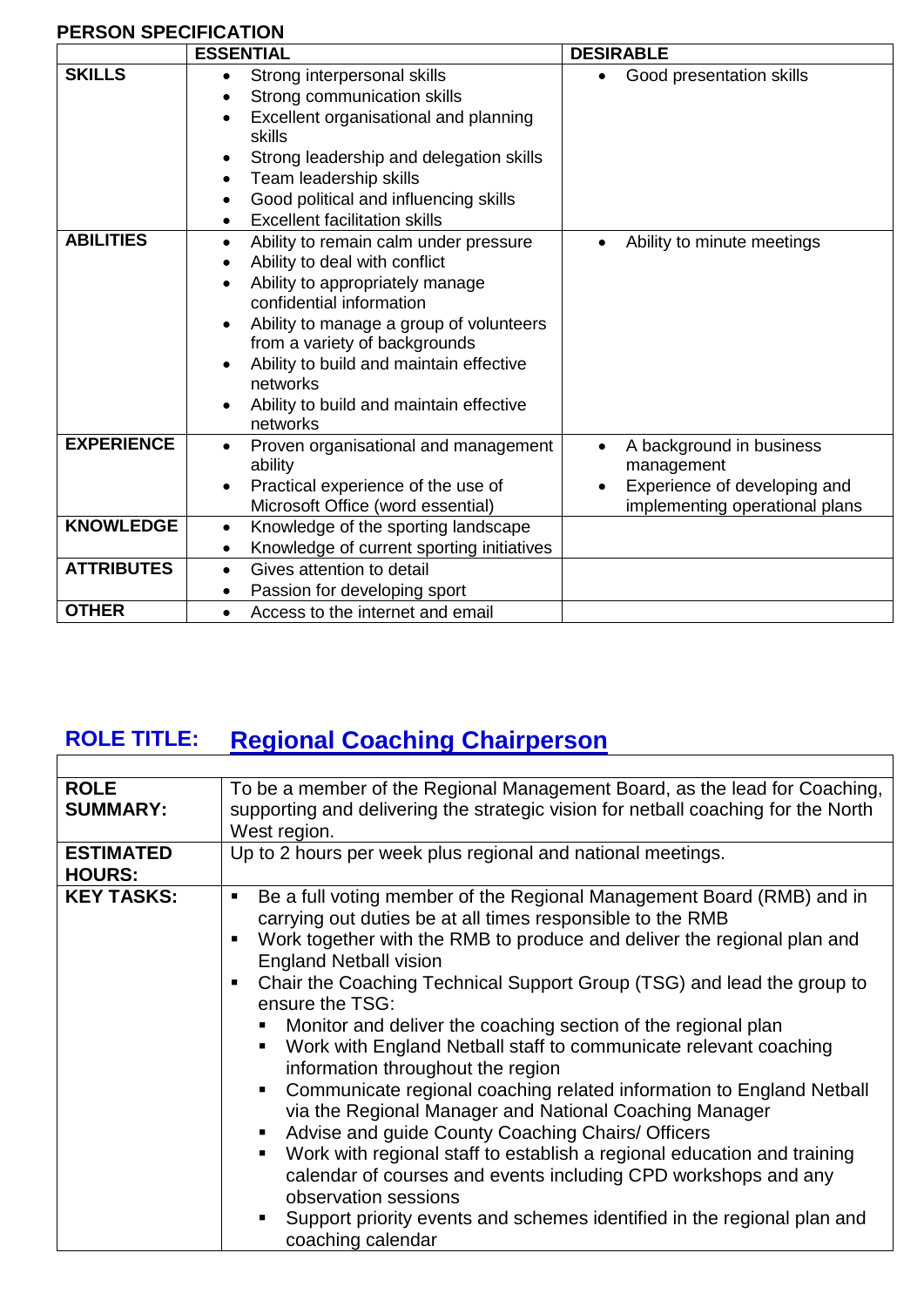| Work with counties to promote and market coaching courses and<br>$\blacksquare$<br>events, helping recruit new coaches and develop current coaches<br>Support, develop and track talented coaches<br>Link with the Regional Finance and Business TSG to coordinate and<br>distribute any regional coaching bursaries appropriately<br>• Work with County Coaching Chairs/Officers to ensure consistent, monitored<br>recruitment, development and retention of coaches<br>Coordinate financial support requests from coaches<br>Liaise with the Super-league franchise (where applicable) to ensure coach<br>٠<br>development opportunities accessed<br>Respond to regional coaching queries in relation TSG led events and<br>٠<br>initiatives<br>Link with Performance role to promote opportunities for coaches interested<br>п |
|------------------------------------------------------------------------------------------------------------------------------------------------------------------------------------------------------------------------------------------------------------------------------------------------------------------------------------------------------------------------------------------------------------------------------------------------------------------------------------------------------------------------------------------------------------------------------------------------------------------------------------------------------------------------------------------------------------------------------------------------------------------------------------------------------------------------------------|
|                                                                                                                                                                                                                                                                                                                                                                                                                                                                                                                                                                                                                                                                                                                                                                                                                                    |
| in developing in this area<br>Be an advocate for netball and of the regional plan                                                                                                                                                                                                                                                                                                                                                                                                                                                                                                                                                                                                                                                                                                                                                  |
| PERSON SPECIFICATION                                                                                                                                                                                                                                                                                                                                                                                                                                                                                                                                                                                                                                                                                                                                                                                                               |

|                   | LIVOUN OF LUITIUATIUN                     |                                            |  |  |
|-------------------|-------------------------------------------|--------------------------------------------|--|--|
|                   | <b>ESSENTIAL</b>                          | <b>DESIRABLE</b>                           |  |  |
| <b>SKILLS</b>     | Strong interpersonal skills<br>$\bullet$  | Strong leadership and<br>$\bullet$         |  |  |
|                   | Strong communication skills               | delegation skills                          |  |  |
|                   | Excellent organisational and<br>$\bullet$ | <b>Excellent IT skills</b><br>$\bullet$    |  |  |
|                   | planning skills                           | <b>Excellent facilitation skills</b>       |  |  |
|                   | Team leadership skills                    | Excellent presentation skills              |  |  |
| <b>ABILITIES</b>  | Ability to remain calm under<br>$\bullet$ | Ability to deal with conflict<br>$\bullet$ |  |  |
|                   | pressure                                  | Ability to be flexible and                 |  |  |
|                   | Ability to build and maintain             | enthusiastic in order to support           |  |  |
|                   | effective networks                        | the marketing and                          |  |  |
|                   | Ability to build and maintain             | communication needs of the                 |  |  |
|                   | effective networks                        | region                                     |  |  |
|                   | Ability to manage a group of              | Ability to minute meetings                 |  |  |
|                   | volunteers from a variety of              |                                            |  |  |
|                   | backgrounds                               |                                            |  |  |
| <b>EXPERIENCE</b> | Proven organisational and<br>$\bullet$    | Production of annual budgets<br>$\bullet$  |  |  |
|                   | management ability                        | Understanding and experience               |  |  |
|                   | Practical experience of the use of        | of planning, applying for and              |  |  |
|                   | Microsoft Office (word essential)         | delivering fundraising and                 |  |  |
|                   |                                           | sponsorship initiatives in                 |  |  |
|                   |                                           | particular linked to coaching              |  |  |
|                   |                                           | bursaries.                                 |  |  |
| <b>KNOWLEDGE</b>  | Knowledge and understanding of            | Knowledge of the sporting<br>$\bullet$     |  |  |
|                   | coaching in sport                         | landscape                                  |  |  |
|                   |                                           | Knowledge of current sporting              |  |  |
|                   |                                           | initiatives                                |  |  |
|                   |                                           | Understand the role of equity              |  |  |
|                   |                                           | and ethics in relation to                  |  |  |
|                   |                                           | marketing and communication                |  |  |
| <b>ATTRIBUTES</b> | Passion for developing sport<br>$\bullet$ |                                            |  |  |
|                   | Access to the internet and email          |                                            |  |  |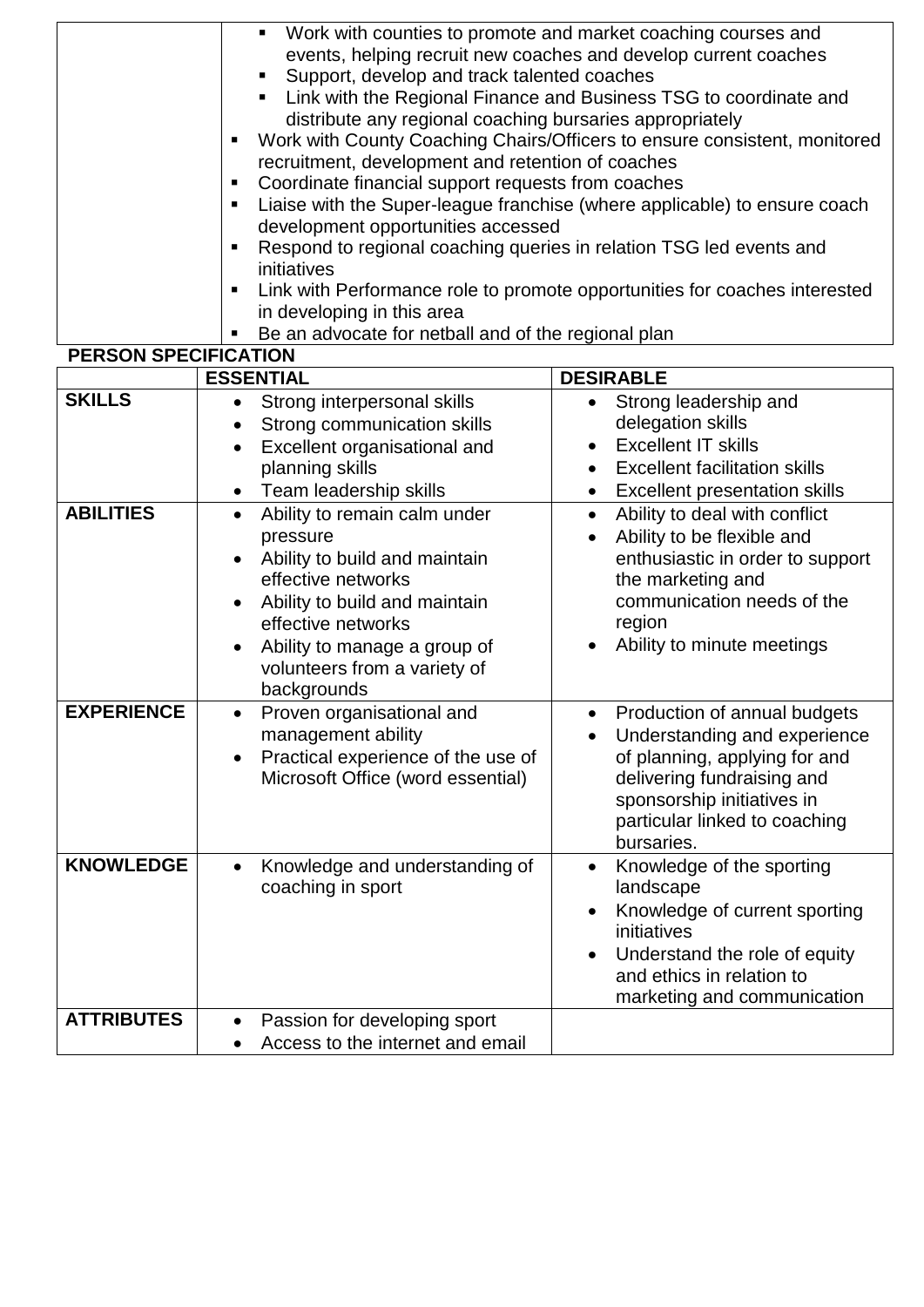# **ROLE TITLE: Regional Volunteer Chairperson**

| <b>ROLE</b><br>To be a member of the Regional Management Board, as the lead for<br><b>SUMMARY:</b><br>Competition, supporting and delivering the strategic vision for this area in the<br>North West region.<br>Up to 2 hours per week plus regional and national meetings, this may increase<br><b>ESTIMATED</b><br><b>HOURS:</b><br>if a national competition is hosted in your region<br><b>KEY TASKS:</b><br>Be a full voting member of the Regional Management Board and in<br>٠<br>carrying out duties be at all times responsible to the Regional Management<br><b>Board</b><br>Work together with the RMB to produce and deliver the regional plan and<br>٠<br>England Netball vision specifically focussing on the recruitment, retention<br>and succession planning of volunteers<br>Lead support for the RMB and counties to:<br>п.<br>• Monitor and deliver volunteer section of regional plan<br>• Liaise with RMB TSG leads and County Chairs on priority areas for<br>volunteer recruitment<br>• Provide support and guidance to RMB regarding volunteers in relation to<br>legislation and development<br>" Report on actions and progress of the North West in relation to volunteer<br>recruitment and development<br>• Support the promotion of volunteer recruitment for counties and TSG<br>groups<br>• Respond to any queries in relation to volunteering with the NW<br>• Work with the Communications TSG to promote volunteers and volunteer<br>opportunities across region.<br>• Represent the North West region on EN national volunteer groups.<br>• Be an advocate for netball and of the regional plan<br><b>PERSON SPECIFICATION</b> |  |
|---------------------------------------------------------------------------------------------------------------------------------------------------------------------------------------------------------------------------------------------------------------------------------------------------------------------------------------------------------------------------------------------------------------------------------------------------------------------------------------------------------------------------------------------------------------------------------------------------------------------------------------------------------------------------------------------------------------------------------------------------------------------------------------------------------------------------------------------------------------------------------------------------------------------------------------------------------------------------------------------------------------------------------------------------------------------------------------------------------------------------------------------------------------------------------------------------------------------------------------------------------------------------------------------------------------------------------------------------------------------------------------------------------------------------------------------------------------------------------------------------------------------------------------------------------------------------------------------------------------------------------------------------------------------|--|
|                                                                                                                                                                                                                                                                                                                                                                                                                                                                                                                                                                                                                                                                                                                                                                                                                                                                                                                                                                                                                                                                                                                                                                                                                                                                                                                                                                                                                                                                                                                                                                                                                                                                     |  |
|                                                                                                                                                                                                                                                                                                                                                                                                                                                                                                                                                                                                                                                                                                                                                                                                                                                                                                                                                                                                                                                                                                                                                                                                                                                                                                                                                                                                                                                                                                                                                                                                                                                                     |  |
|                                                                                                                                                                                                                                                                                                                                                                                                                                                                                                                                                                                                                                                                                                                                                                                                                                                                                                                                                                                                                                                                                                                                                                                                                                                                                                                                                                                                                                                                                                                                                                                                                                                                     |  |
|                                                                                                                                                                                                                                                                                                                                                                                                                                                                                                                                                                                                                                                                                                                                                                                                                                                                                                                                                                                                                                                                                                                                                                                                                                                                                                                                                                                                                                                                                                                                                                                                                                                                     |  |
|                                                                                                                                                                                                                                                                                                                                                                                                                                                                                                                                                                                                                                                                                                                                                                                                                                                                                                                                                                                                                                                                                                                                                                                                                                                                                                                                                                                                                                                                                                                                                                                                                                                                     |  |

| LINUUN UI LUII IUATIUN | <b>ESSENTIAL</b>                                                                                                                                                                                                                                                                                                                                   | <b>DESIRABLE</b>                                                                                                                                                                |
|------------------------|----------------------------------------------------------------------------------------------------------------------------------------------------------------------------------------------------------------------------------------------------------------------------------------------------------------------------------------------------|---------------------------------------------------------------------------------------------------------------------------------------------------------------------------------|
| <b>SKILLS</b>          | Strong interpersonal skills<br>$\bullet$<br>Strong communication skills<br>$\bullet$<br>Excellent organisational and planning<br>$\bullet$<br>skills<br>Strong leadership and delegation<br>$\bullet$<br>skills<br>Team leadership skills<br>$\bullet$<br>Good political and influencing skills<br>$\bullet$                                       | <b>Excellent IT skills</b><br>$\bullet$                                                                                                                                         |
| <b>ABILITIES</b>       | Ability to remain calm under pressure<br>$\bullet$<br>Ability to deal with conflict<br>$\bullet$<br>Ability to manage a group of<br>$\bullet$<br>volunteers from a variety of<br>backgrounds<br>Ability to build and maintain effective<br>٠<br>networks<br>Ability to be flexible and enthusiastic<br>$\bullet$<br>in order to support volunteers |                                                                                                                                                                                 |
| <b>EXPERIENCE</b>      | Experience of developing and<br>$\bullet$<br>implementing volunteer development<br>strategy and plans<br>Proven organisational and<br>$\bullet$<br>management ability<br>Practical experience of the use of<br>$\bullet$<br>Microsoft Office (word essential)                                                                                      | Experience of developing<br>$\bullet$<br>volunteers<br>Producing and managing a<br>$\bullet$<br>budget<br>A background in<br>$\bullet$<br>volunteering would be<br>advantageous |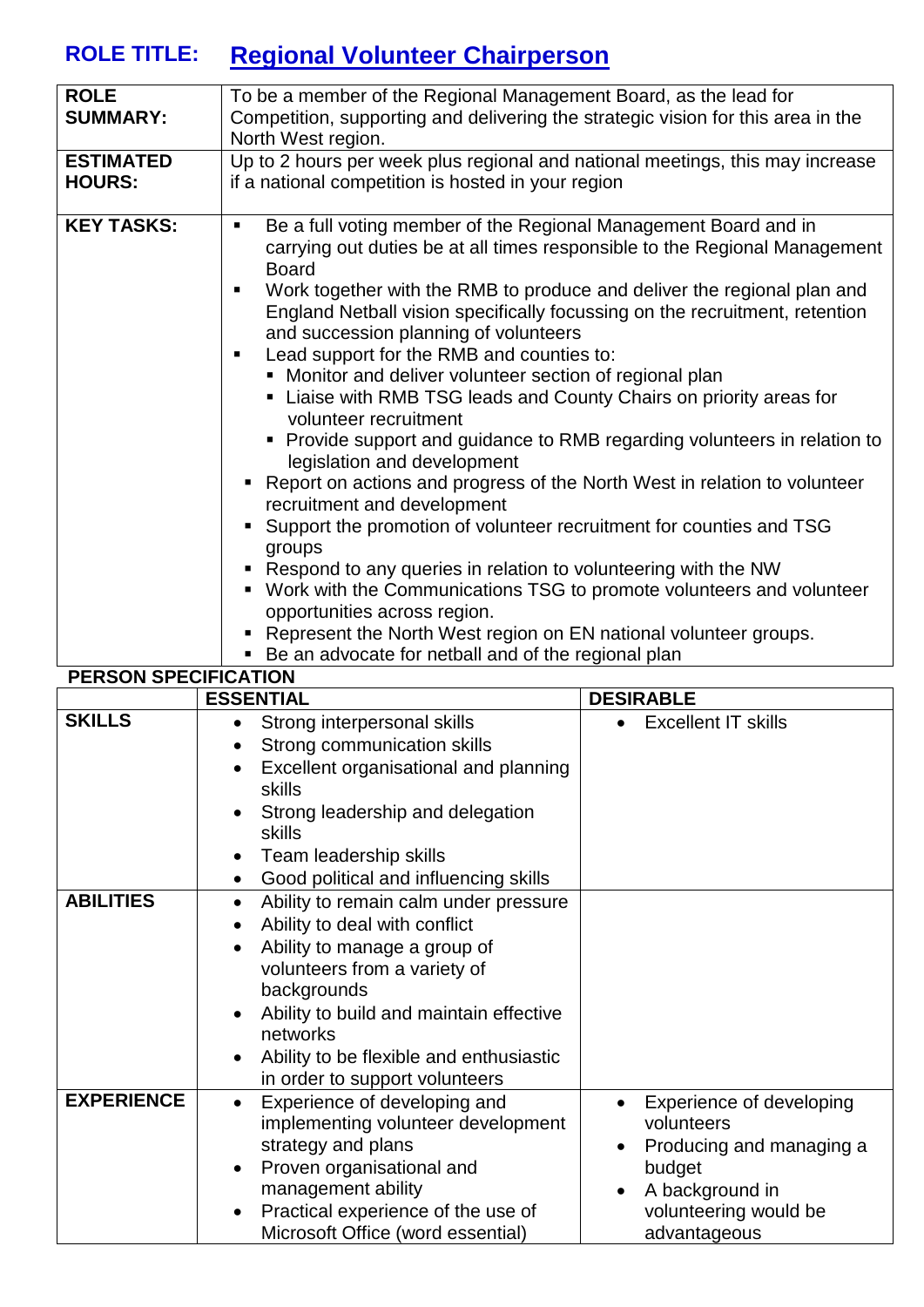| <b>KNOWLEDGE</b>  | Knowledge and understanding of the<br>$\bullet$<br>volunteer development and<br>governance around volunteering | Understand the breadth of<br>$\bullet$<br>volunteers roles involved in<br>developing netball<br>Knowledge of the sporting<br>$\bullet$<br>landscape<br>Knowledge of current sport<br>$\bullet$<br>volunteering initiatives and<br>relevant organisations |
|-------------------|----------------------------------------------------------------------------------------------------------------|----------------------------------------------------------------------------------------------------------------------------------------------------------------------------------------------------------------------------------------------------------|
| <b>ATTRIBUTES</b> | Gives attention to detail                                                                                      |                                                                                                                                                                                                                                                          |
|                   | Passion for developing sport<br>$\bullet$                                                                      |                                                                                                                                                                                                                                                          |
|                   | Access to the internet and email                                                                               |                                                                                                                                                                                                                                                          |

#### Governance & Volunteering Manager

The England Netball Governance & Volunteering Manager shall:

- Be a non-voting member of the Regional Management Board;
- Work with the Regional Management Board Chair to support, advise and enable the Regional Management Board and the implementation of the North West plan for Netball;
- Work with the Regional Management Board Chair to communicate work of region nationally;
- Advise on England Netball and other national policies and strategies;
- Liase with external partners to promote and develop Netball across the region;
- Support and advise work of Regional Management Board officers and Technical Support Groups;
- Enable the delivery of the North West plan across the region;
- Manage the Regional Administrator, Partnership Manager manages Regional Support Officer and other County Development Officers;
- Chair the regional Cell Group.

#### Administrator

The England Netball Regional Coordinator shall:

- Organise Regional Management Board meetings;
- Take minutes and action points at all Regional Management Board meetings;
- Handle all correspondences both to and from Regional Management Board;
- Circulate minutes and papers to all Regional and County representatives;
- Circulate relevant England Netball information to all Regional and County representatives;
- Establish regional contact databases and administrative systems that can be accessed by Regional Management Board members, CNA and partners;
- Administrate regional reviews/audits;
- Provide administrative support to Regional Management Board members as and when appropriate and in line with work programme;
- Ensure all paperwork is England Netball and North West branded.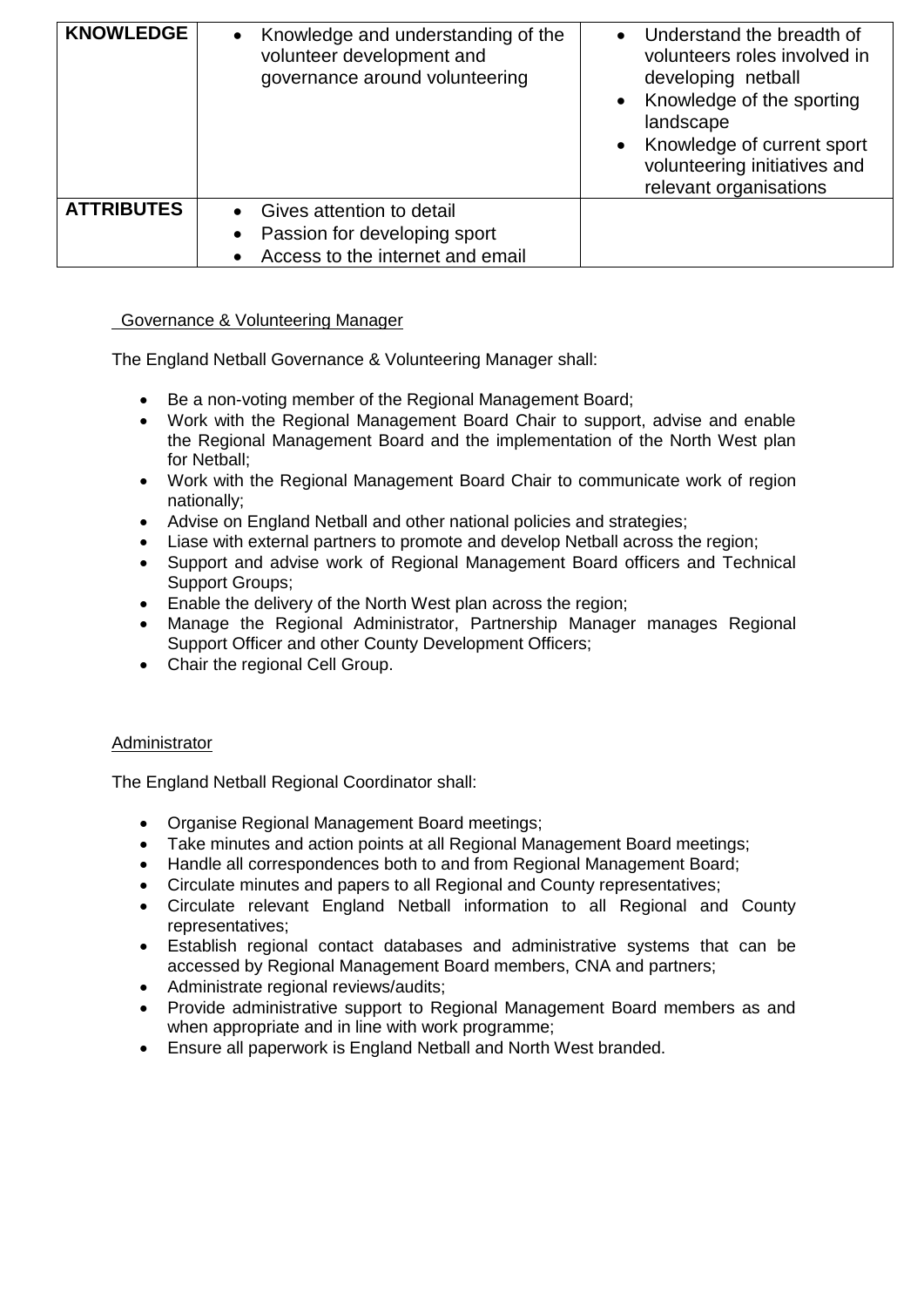## **Role of Regional Technical Support Groups**

The purpose of the Technical Support Groups (TSGs) in the Regional structure will be to deliver events, programmes, initiatives and projects in the North West region.

### **Remit of Regional Technical Support Groups**

The Chair will be the main contact for the group. The Chair is responsible for communicating with all other TSGs.

The first meetings of the TSGs should be used to determine and agree their terms of reference. These should include the following points:

- To determine and agree the terms and reference at the first meeting
- To ensure each county has a representative
- To ensure that equity and ethics policies are integrated and implemented into all aspects of competition within the region
- Co-ordinate other regional event as necessary
- Deliver projects given to the group from the RMB
- Work closely with and consider implications of decisions for all TSGs

### **Competition TSG**

- To ensure that the implications of the Competition Review are understood by the Counties and Leagues in the region
- Sustain and develop the Regional Leagues and tournaments in line with the National Competition Structure
- Sustain and develop blueprints for Regional Competitions and Events
- Publicise results of events
- Co-ordinate other regional event as necessary
- Deliver projects given to the group from the RMB
- Work closely with and consider implications of decisions for all TSGs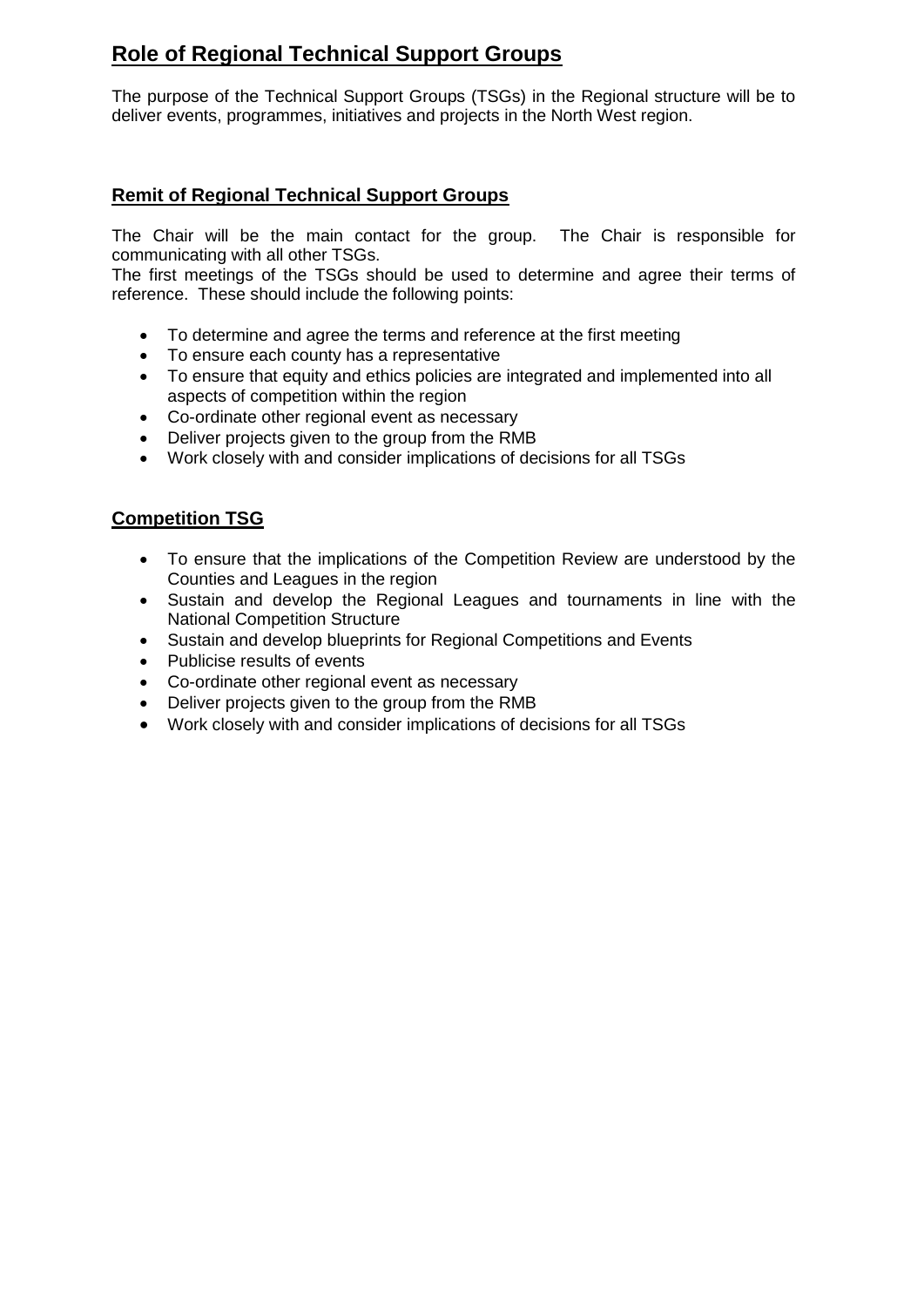| <b>NW Netball Regional Management</b><br><b>Board</b>                                                                                                                        | Netbal<br>North Was                                                                  |  |
|------------------------------------------------------------------------------------------------------------------------------------------------------------------------------|--------------------------------------------------------------------------------------|--|
| <b>North West Netball Association</b>                                                                                                                                        | Held on 4 <sup>th</sup> July 17                                                      |  |
| <b>Minutes of Annual General Meeting</b>                                                                                                                                     | <b>Lancashire Sport Partnership</b><br>Leyland, PR26 6TW                             |  |
| 1.<br><b>Welcome and Apologies for Absence</b>                                                                                                                               |                                                                                      |  |
| Angela Hoyle, Roberta Micci, Shelley Meaden, Sarah Sutton, Phil Owen, Sandra Rycroft.<br>Attendance - Please refer to Appendix A.                                            |                                                                                      |  |
| 2.<br><b>Minutes of previous Annual General Meeting</b>                                                                                                                      |                                                                                      |  |
| Minutes were accepted as a true record.<br>Proposer - Phil Thomas<br>Seconder - Alison Titherley                                                                             | Amend Chair's sumame to<br>Greatbatch on 2016 AGM<br>minutes                         |  |
| <b>Presentation of annual Report and Accounts</b><br>3.                                                                                                                      | <b>Actions / Comments</b>                                                            |  |
| Reports were presented by the RMB members:<br>Chair's report: - Imogen Greatbatch                                                                                            | Presentation to be added<br>to<br>website and emailed to members<br>who attended AGM |  |
| See presentation                                                                                                                                                             |                                                                                      |  |
| Communications + Marketing report: - Roberta Micci                                                                                                                           |                                                                                      |  |
| See presentation                                                                                                                                                             |                                                                                      |  |
| <b>Competition report: - Estelle Graham</b>                                                                                                                                  |                                                                                      |  |
| See presentation                                                                                                                                                             |                                                                                      |  |
| Officiating report: Mary Slade – stepping down as<br>officiating chair on RMB                                                                                                |                                                                                      |  |
| Mary thanked -                                                                                                                                                               |                                                                                      |  |
| • Sandra Rycroft - Technical officials (Vice chair on<br>RMB) for all her hard work.                                                                                         |                                                                                      |  |
| • The County Umpiring Secretaries (CUS) for their huge<br>support.                                                                                                           |                                                                                      |  |
| • NDO's closer cooperation<br>• Sheelagh Redpath who retires at the end of August,<br>she has always there to support the region<br>• Lancashire sport for use of facilities |                                                                                      |  |
| Update from Jackie Cash - Mentoring scheme                                                                                                                                   |                                                                                      |  |
| See presentation - Pilot went exceptionally well - Learning<br>agreements in place 8 mentors & 7 mentees                                                                     |                                                                                      |  |
| <b>Melanie Morris</b><br>Coaching report -<br>See presentation                                                                                                               |                                                                                      |  |
| Performance:<br>- Sam Longley<br>Sue stepped down and Karen moved from Regional<br>Performance Coach to Thunder. Sheonah stepped up                                          |                                                                                      |  |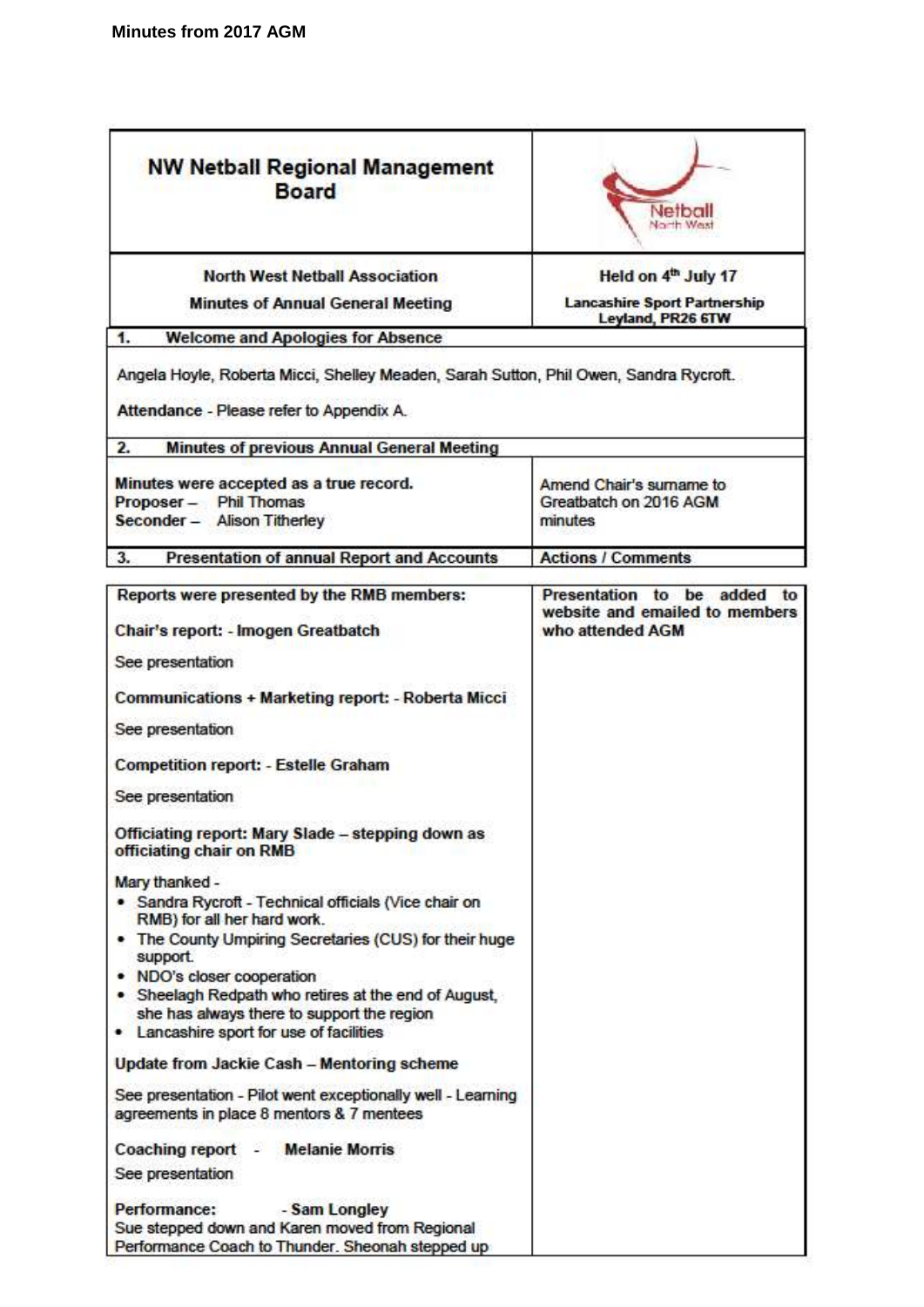| regarding changes.                              | Performance structure changing - working with Thunder                                                              |                                                                |
|-------------------------------------------------|--------------------------------------------------------------------------------------------------------------------|----------------------------------------------------------------|
| <b>Finance - Vacant</b>                         |                                                                                                                    |                                                                |
| Lorraine Weekes-Bailey resigned.                |                                                                                                                    |                                                                |
|                                                 | Thanks to Andrea for continuing to provide support.                                                                |                                                                |
| Key role on the RMB - vacant for a 1/4 of year. |                                                                                                                    |                                                                |
|                                                 | Updated Accounts summary to be circulated once new                                                                 |                                                                |
| Feb not reconciled currently                    | treasurer is in post and accounts have been audited. Oct -                                                         |                                                                |
|                                                 |                                                                                                                    |                                                                |
| Next year at AGM look to:                       | 1. Review financial year to Netball year                                                                           |                                                                |
| financial update in the absence of a treasurer. | Congratulations from Estelle to Imo on preparing the                                                               |                                                                |
| <b>Manchester Thunder report</b>                |                                                                                                                    |                                                                |
| See presentation                                |                                                                                                                    |                                                                |
| Awaiting final information from EN              |                                                                                                                    |                                                                |
| Region Managers report - Shelley Meaden         |                                                                                                                    |                                                                |
|                                                 | Report has now been added onto the presentation                                                                    |                                                                |
| Effect of increase in Membership -              |                                                                                                                    |                                                                |
|                                                 | Concerns around the transparency of the £10 increase                                                               |                                                                |
| Reports were unanimously accepted.              |                                                                                                                    | Look at effect this has when viewing<br>the accounts next year |
| 4.<br><b>Appointment of Auditors</b>            |                                                                                                                    |                                                                |
|                                                 |                                                                                                                    |                                                                |
|                                                 | Appointment of Auditors to be made by the new Finance<br>chair, once accounts for the last year have been reviewed |                                                                |
|                                                 |                                                                                                                    |                                                                |
| 5.<br><b>Members</b>                            | <b>Election of Regional Management Board</b>                                                                       |                                                                |
|                                                 |                                                                                                                    |                                                                |
|                                                 | Chair IG thanked all members and volunteers for their                                                              |                                                                |
|                                                 | hard work and support during the 2016/17 season.                                                                   |                                                                |
|                                                 | Mary Slade stepped down at AGM "a BIG THANK YOU<br>for all of your hard work, we really do appreciate all that     |                                                                |
| you have done"                                  |                                                                                                                    |                                                                |
| These positions were applied for:               |                                                                                                                    |                                                                |
| <b>Chair:</b>                                   | Imogen Greatbatch                                                                                                  |                                                                |
| Vice Chair:                                     | <b>Phil Owen</b>                                                                                                   |                                                                |
| Finance:                                        | <b>Sarah Sutton</b>                                                                                                |                                                                |
| Coaching:                                       | <b>Mel Morris</b>                                                                                                  |                                                                |
| Officiating:                                    | <b>Ruth Ward</b>                                                                                                   |                                                                |
| Performance:                                    | <b>Sam Longley</b>                                                                                                 |                                                                |
| Competition:                                    | <b>Estelle Graham</b>                                                                                              |                                                                |
| Communications:                                 | Roberta Micci                                                                                                      |                                                                |
| Proposer: Lesley Smith                          |                                                                                                                    |                                                                |